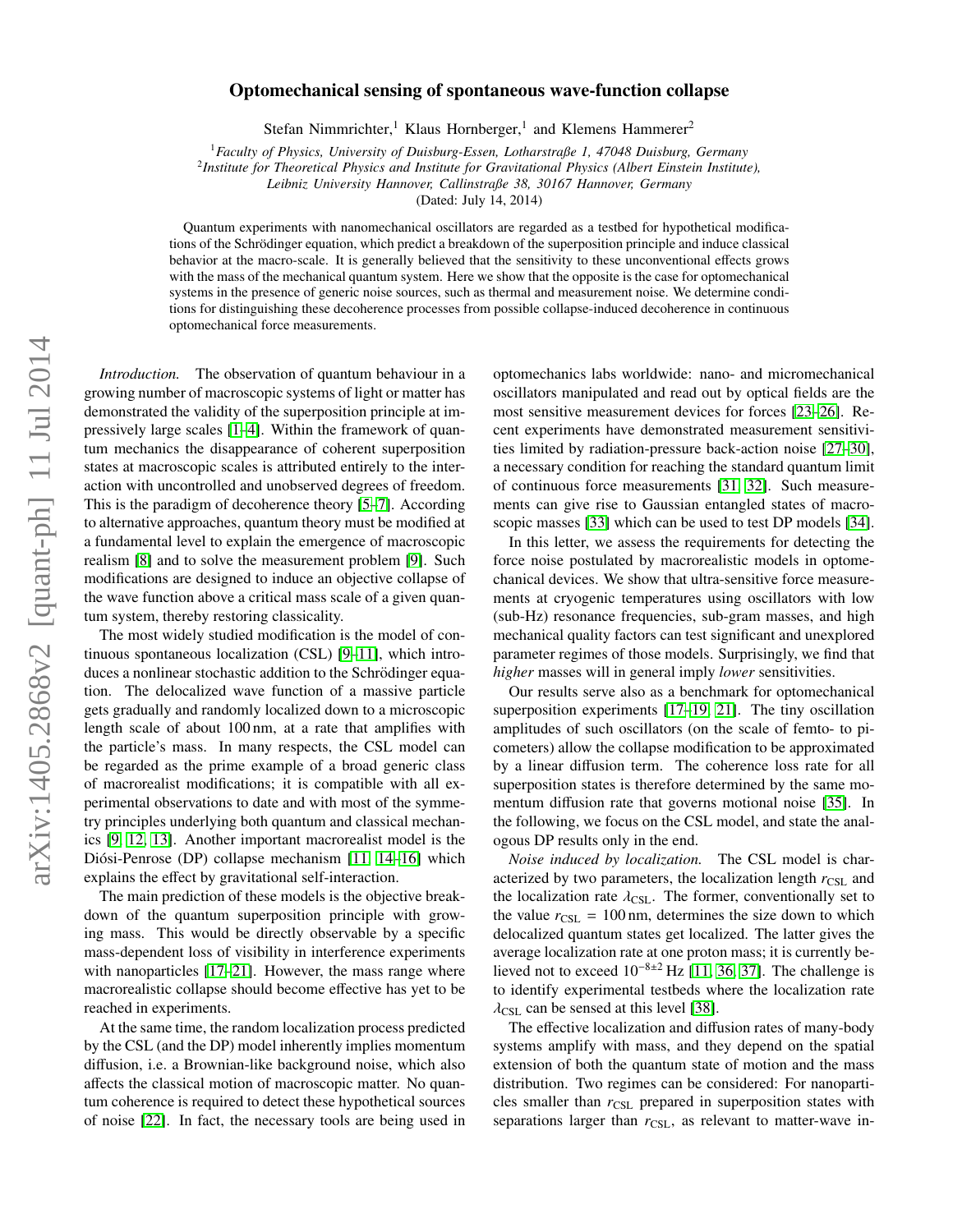terferometry, the effective coherence loss rate grows in proportion to the squared mass [\[9,](#page-3-5) [19,](#page-3-12) [39\]](#page-4-14). On the other hand, for micrometer-sized mechanical resonators delocalized over amplitudes much smaller than  $r_{\text{CSL}}$ , as relevant in optomechanics, we find a *sublinear* mass scaling of the effective localization and diffusion rate. To be specific, let us focus on cantilever configurations, where the center of mass of a rigid body of mass *m* oscillates linearly, say, along the *x*-axis with an amplitude  $x_0 \ll r_{\text{CSL}}$ . This could be a cubic mirror [\[17\]](#page-3-11), an optically trapped nanosphere [\[40,](#page-4-15) [41\]](#page-4-16) or a micromembrane [\[42,](#page-4-17) [43\]](#page-4-18). In this limit, the observable consequences of the CSL model are approximated by a quantum master equation  $\dot{\rho} = (\mathcal{L} + \mathcal{L}_{\text{CSL}})\rho$  where  $\mathcal{L}$  is a Liouvillian associated to standard quantum mechanics. The Lindblad term  $\mathcal{L}_{\text{CSL}}\rho = -D_{\text{CSL}} [\mathbf{x}, [\mathbf{x}, \rho]]/\hbar^2$ , with x the center-of-mass position operator, describes the momentum diffusion implied by tion operator, describes the momentum diffusion implied by the CSL modification. It can be viewed as arising from a stochastic force  $f_{CSL}(t)$  characterized by the two-time correlation function  $\langle f_{\text{CSL}}(t) f_{\text{CSL}}(t') \rangle = D_{\text{CSL}} \delta(t - t')$ . The associ-<br>ated diffusion rate  $D_{\text{CSL}} = \frac{1}{2} \exp{(\hbar / r_{\text{CSL}})^2} \alpha$  involves a massated diffusion rate  $D_{CSL} = \lambda_{CSL} (\hbar/r_{CSL})^2 \alpha$  involves a mass-<br>dependent geometry factor [44] dependent geometry factor [\[44\]](#page-4-19),

$$
\alpha = \frac{r_{\rm CSL}^5}{\pi^{3/2} \text{amu}^2} \int d^3k \, k_x^2 e^{-r_{\rm CSL}^2 \, k^2} \, |\tilde{\varrho}(\mathbf{k})|^2 \,. \tag{1}
$$

Here,  $\tilde{\varrho}(k) = \int d^3r \varrho(r) e^{-ik \cdot r}$  denotes the Fourier transform<br>of the mass density, pormalized to the total mass  $\tilde{\varrho}(0) = m$ of the mass density, normalized to the total mass,  $\tilde{\rho}(0) = m$ . The cantilever can safely be described as a homogeneous rigid body since the dynamics and structure of the underlying crystal lattice vary well below the scale of  $r_{CSL} = 100$  nm. Simple expressions for the geometry factor [\(1\)](#page-1-0) are then obtained for materials with a constant mass density  $\rho$  and dimensions greater than  $r_{\text{CSL}}$  [\[44\]](#page-4-19). In the case of spheres and cubes with radii  $R \gg r_{\text{CSL}}$  and side lengths  $b \gg r_{\text{CSL}}$ , we find

<span id="page-1-3"></span>
$$
\alpha_{\rm sph}(R) \approx \frac{16\pi^2 \varrho^2 r_{\rm CSL}^4}{3 \text{ amu}^2} R^2, \quad \alpha_{\rm cube}(b) \approx \frac{8\pi \varrho^2 r_{\rm CSL}^4}{\text{ amu}^2} b^2, \quad (2)
$$

both proportional to  $m^{2/3}$  at fixed  $\rho$ . For the motion of a thin membrane (thickness  $d \ll r_{\text{esc}}$ , radius  $R \gg r_{\text{esc}}$ ) along its membrane (thickness  $d \ll r_{\text{CSL}}$ , radius  $R \gg r_{\text{CSL}}$ ) along its symmetry axis, we obtain

$$
\alpha_{\text{disc}}(R) \approx \frac{2\pi^2 \varrho^2 r_{\text{CSL}}^2}{\text{amu}^2} d^2 R^2. \tag{3}
$$

Keeping the density and thickness fixed, the radius scales like  $R = \sqrt{m/\pi \omega d}$ , and the geometry factor is at best proportional<br>to mass. Exact geometry factors are derived in the Suppleto mass. Exact geometry factors are derived in the Supplements [\[44,](#page-4-19) [45\]](#page-4-20).

*CSL in the presence of thermal di*ff*usion.* The overall sublinear increase of the geometry factors with mass must be put into perspective by comparing CSL diffusion to standard sources of noise, most prominently, thermal noise. The mechanical motion in a thermal environment, and including the CSL effect, is sketched in Fig. [1.](#page-1-1) It is described by the Langevin equations of motion

$$
\dot{x} = p/m,
$$
  $\dot{p} = -m\Omega^2 x - \gamma p + f_T(t) + f_{\text{CSL}}(t),$  (4)



<span id="page-1-1"></span>FIG. 1. Sketch of an optomechanical setup for measuring macrorealistic noise forces. The harmonic motion  $x(t)$  of a cantilever, monitored by means of an optical cavity field, is subject to thermal noise  $f_T(t)$ , optical amplitude noise  $x_{in}(t)$ , and a hypothetical collapse-induced noise force  $f_{CSL}(t)$ . All three contributions are reflected in the noise spectrum of the phase quadrature  $p_{\text{out}}(t)$  of the outgoing light field, as monitored by homodyne detection.

where  $\Omega$  and  $\gamma$  are the mechanical resonance frequency and line width, respectively. The thermal noise force  $f_T(t)$  is characterized by  $\langle f_T(t) f_T(t') \rangle = D_T \delta(t - t')$  and  $D_T = 2 \gamma m k_B T$ , valid in the relevant high-temperature limit  $k_B T \gg \hbar Q$  of the valid in the relevant high-temperature limit  $k_B T \gg \hbar \Omega$  of the environmental bath.

<span id="page-1-0"></span>The CSL momentum diffusion would dominate over thermal diffusion, and would thus be detectable in the noise spectrum, if  $D_{\text{CSL}} > D_T$ , i.e.,

<span id="page-1-2"></span>
$$
\Lambda_T \equiv \frac{2r_{\text{CSL}}^2 \gamma k_B T}{\hbar^2} \frac{m}{\alpha} < \lambda_{\text{CSL}}.
$$
 (5)

This condition gives a lower bound  $\Lambda_T$  of CSL rate parameters for which the localization effect would be observable on top of the thermal noise spectrum; a significant test should aim for values between 0.1 nHz and 1  $\mu$ Hz.

Quite remarkably, the generally sublinear mass scaling of the geometry factors implies that more sensitive tests of the rate parameter require *smaller* test masses (as long as the object stays larger than  $r_{\text{CSL}} = 100 \text{ nm}$ . This is in strong contrast to the quadratic enhancement of CSL detectability in conventional matter-wave interferometry [\[9,](#page-3-5) [19\]](#page-3-12), where the particle is smaller than the delocalization of its motional quantum state. Moreover, our results illustrate that, for truly macroscopic bodies, the CSL scaling is carefully balanced: it rapidly restores classicality, while going practically unnoticed in the presence of a thermal environment.

<span id="page-1-4"></span>It is clear from [\(5\)](#page-1-2) that a narrow linewidth (i.e. a low frequency  $\Omega$  and a high quality factor  $Q = \Omega/\gamma$ ) is crucial for observing CSL noise against the thermal background. In addition, one must maintain a low temperature of the environment and monitor it precisely and independently of the noise level. Figure [2](#page-2-0) illustrates which masses *<sup>m</sup>* and linewidths γ are required to test given values of the localization rate  $\lambda_{\text{CSL}}$ . We choose a cubic silicon oscillator (side length *b*, mass density  $\rho = 2300 \text{ kg/m}^3$  at the temperature  $T = 1 \text{ K}$ . With a  $\Omega = 1 \text{ Hz}$   $\rho = 10^6 \text{ J}$  we oscillator one could test  $\lambda_{\text{ext}}$  values  $\Omega = 1$  Hz,  $Q = 10^6$ , 1 µg-oscillator one could test  $\lambda_{\text{CSL}}$ -values as small as 1 nHz, which matches currently estimated bounds. The best sensitivity is obtained with oscillators of roughly the same size as  $r_{\text{CSL}}$ . Since the approximation [\(2\)](#page-1-3) for the the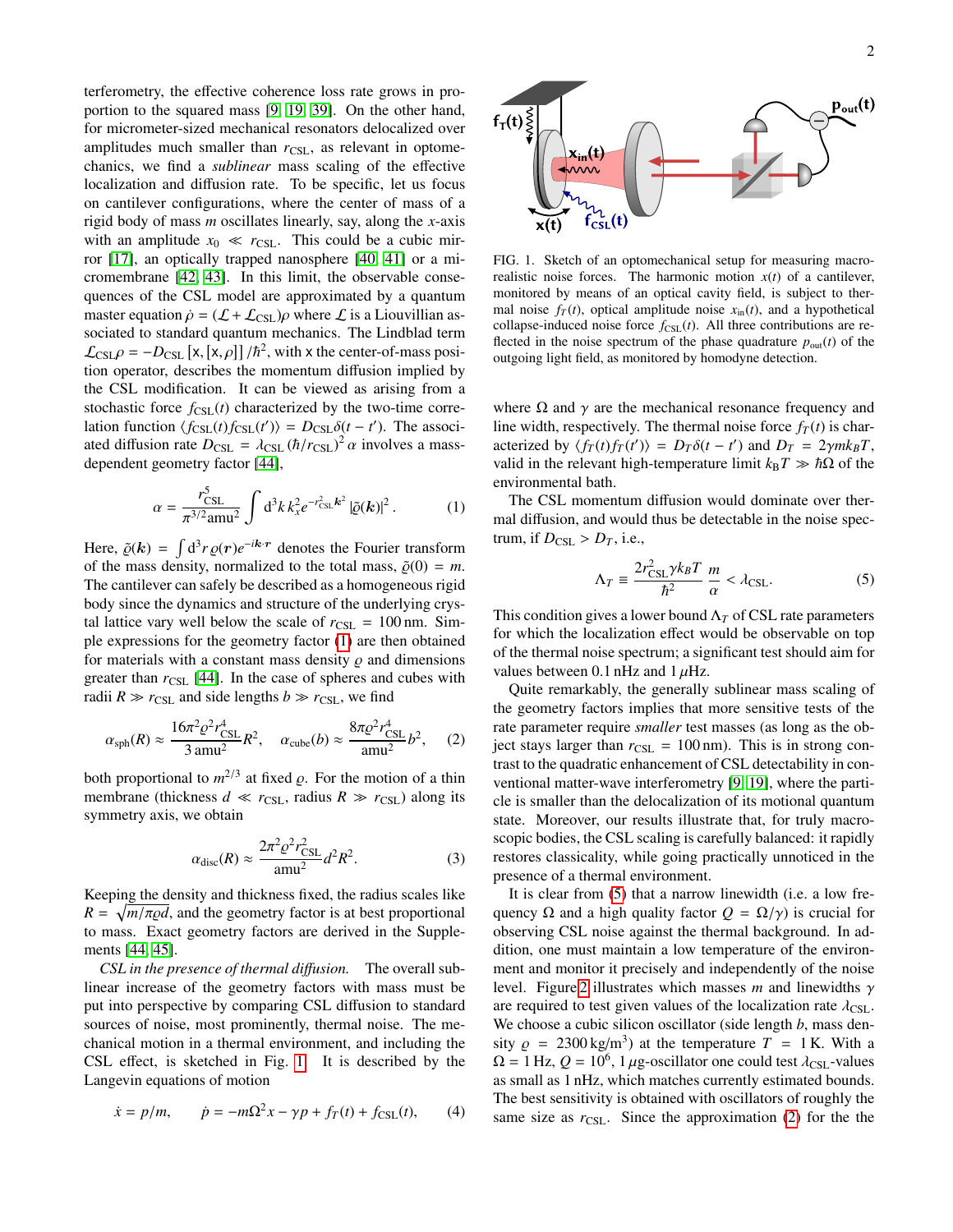

<span id="page-2-0"></span>FIG. 2. Lower bound  $\Lambda_T$  for the detectable CSL rate parameter  $\lambda_{\text{CSL}}$ due to thermal noise at 1 K, for varying mass *m* and linewidth  $\gamma$  of a cubic silicon cantilever, see Eq. [\(5\)](#page-1-2). The side length of the cube is given on the top, the quality factor *Q* of a 1 Hz oscillator on the right. The currently estimated upper bound for  $\lambda_{\text{CSL}}$  (0.1 nHz to 1  $\mu$ Hz) is indicated by the shaded area.

geometry factor  $\alpha_{\rm cube}$  fails in this case, we used the exact expression given in [\[44\]](#page-4-19).

*E*ff*ect of measurement noise.* Thermal noise is not the only limitation for detecting collapse-induced diffusion. The measurement process itself contributes back-action and shot noise to the readout signal [\[23–](#page-4-2)[26\]](#page-4-3). In optomechanics the mechanical resonator acts as a refractive (or reflective) element for optical fields. Its quadratures can thus be monitored by coupling the mechanical mode to a driven high-finesse cavity light mode. The momentum diffusion of the oscillator can then be inferred from a continuous interferometric measurement of its position [\[23\]](#page-4-2). In the simplest scenario, as sketched in Fig. [1,](#page-1-1) the phase quadrature of a light field (relative to its coherent steady-state amplitude) will receive a signal linear in the oscillator's position,  $p_{out}(t) = p_{in}(t) + gx(t)$ . Here  $p_{in}(t)$  is white measurement shot noise,  $\langle p_{\text{in}}(t)p_{\text{in}}(t') \rangle = \frac{1}{2}\delta(t-t')$ . The strength of position transduction (of dimension Hz<sup>1/2</sup>m<sup>-1</sup>) is strength of position transduction (of dimension  $Hz^{1/2}m^{-1}$ ) is given by  $g = k \sqrt{\mathcal{F} \Phi}$  in a typical optomechanical setup, where *k* is the wave number of light,  $\mathcal F$  is the finesse of the cavity, and  $\Phi = P/\hbar\omega_{\text{opt}}$  is the photon flux for a power *P* injected into the interferometer [\[23\]](#page-4-2).

The mechanical oscillator will in turn be affected by a measurement back-action force proportional to the amplitude quadrature fluctuations  $x_{\text{in}}(t)$  of the light (again white noise), so that the momentum Langevin equation [\(4\)](#page-1-4) becomes

$$
\dot{p} = -m\Omega^2 x - \gamma p + f_T(t) + f_{\text{CSL}}(t) + \hbar g x_{\text{in}}(t). \tag{6}
$$

The Fourier components of the phase quadrature measured in the outgoing light field are then

$$
p_{\text{out}}(\omega) = p_{\text{in}}(\omega) + g\chi(\omega) \left[ f_T(\omega) + f_\lambda(\omega) + h g x_{\text{in}}(\omega) \right], \quad (7)
$$

where the mechanical susceptibility at measurement frequency  $\omega$  takes the known Lorentzian form,  $m\chi(\omega) = (\Omega^2 -$  infer the total diffusion force at its Fourier frequency  $\omega$ , <sup>2</sup> + *iωγ*)<sup>-1</sup>. From the measured phase quadrature we can<br>fer the total diffusion force at its Fourier frequency ω

$$
f(\omega) = \frac{p_{\text{out}}(\omega)}{g\chi(\omega)} = f_{\text{CSL}}(\omega) + f_T(\omega) + \frac{p_{\text{in}}(\omega)}{g\chi(\omega)} + \hbar g x_{\text{in}}(\omega). \tag{8}
$$

In this expression, the CSL-induced diffusion force competes with three unavoidable contributions to the signal fluctuation: thermal noise, shot noise, and measurement back-action noise. The corresponding noise spectral density, as obtained from the recorded spectrum of the measurement signal, is

<span id="page-2-1"></span>
$$
S_f(\omega) = D_{\text{CSL}} + 2\gamma m k_B T + \frac{1}{2g^2 |\chi(\omega)|^2} + \frac{\hbar^2 g^2}{2} \ge D_{\text{CSL}} + 2\gamma m k_B T + \hbar |\chi(\omega)|^{-1}.
$$
 (9)

Here, the bound is achieved through optimization with respect to *g* (i.e. laser power *P*); it represents the standard quantum limit (SQL) of the continuous force measurement [\[23](#page-4-2)[–26\]](#page-4-3), achieved for  $g_{SQL} = 1/\sqrt{\hbar |\chi(\omega)|}$ .<br>As discussed above it will be

As discussed above, it will be advantageous to work with a low frequency (Hz or sub-Hz), high-*Q* oscillator to minimize the thermal noise contribution. For suitable measurement frequencies in the kHz range, we can therefore assume  $\omega \gg \Omega$ ,  $\gamma$ , so that the high-frequency (free-mass) limit of the susceptibility applies,  $|\chi(\omega)| \approx 1/m\omega^2$ . Note that this corre-<br>sponds to the standard limit considered in gravitational wave sponds to the standard limit considered in gravitational wave detection [\[25,](#page-4-21) [26\]](#page-4-3). In order to have the CSL diffusion dominate over the measurement-induced diffusion, the first term in [\(9\)](#page-2-1) must be larger than the last SQL term,

<span id="page-2-2"></span>
$$
\Lambda_{\text{SQL}} \equiv \frac{r_{\text{CSL}}^2 \omega^2}{\hbar} \frac{m}{\alpha} < \lambda_{\text{CSL}},\tag{10}
$$

for the considered measurement frequency  $\omega$ . As in the case of the thermal bound [\(5\)](#page-1-2), this lower bound for detectable CSL rate parameters increases with mass due to the sublinear mass scaling of the geometry parameter  $\alpha$ .

Figure [3](#page-3-13) illustrates when CSL diffusion will be detectable on top of measurement noise, at given measurement frequencies  $\omega$  and masses *m* of a cubic cantilever. For a  $\mu$ g-oscillator, sensitivities down to  $\lambda_{\text{CSL}} > \Lambda_{\text{SQL}} \approx 1$  nHz can be maintained at measurement frequencies up to hundreds of Hz. The SQL coupling frequency in the free-mass limit,  $g_{SQL} = \omega \sqrt{m/\hbar}$ , is<br>equivalent to a laser power  $P_{SCX} = mc^2 \omega^2 / F \omega$ . Several reequivalent to a laser power  $P_{\text{SQL}} = mc^2 \omega^2 / \mathcal{F} \omega_{\text{opt}}$ . Several re-<br>cent experiments demonstrated back-action poise-limited decent experiments demonstrated back-action noise-limited detection with optomechanical systems [\[27](#page-4-4)[–29\]](#page-4-22), including a mgscale mirror [\[30\]](#page-4-5). The SQL will eventually be reached by further reducing thermal background noise, and possibly be overcome using Heisenberg-limited measurement strategies [\[25\]](#page-4-21).

In summary, both the thermal bound [\(5\)](#page-1-2) and the measurement bound [\(10\)](#page-2-2) must be taken into account when probing CSL diffusion in optomechanical systems. The sum of both sets the achievable sensitivity in a given setup at SQL. In Table [I](#page-4-23) we list the sensitivities reachable in a number of existing, proposed, and hypothetical configurations. We find that the current experimental state of the art is yet incapable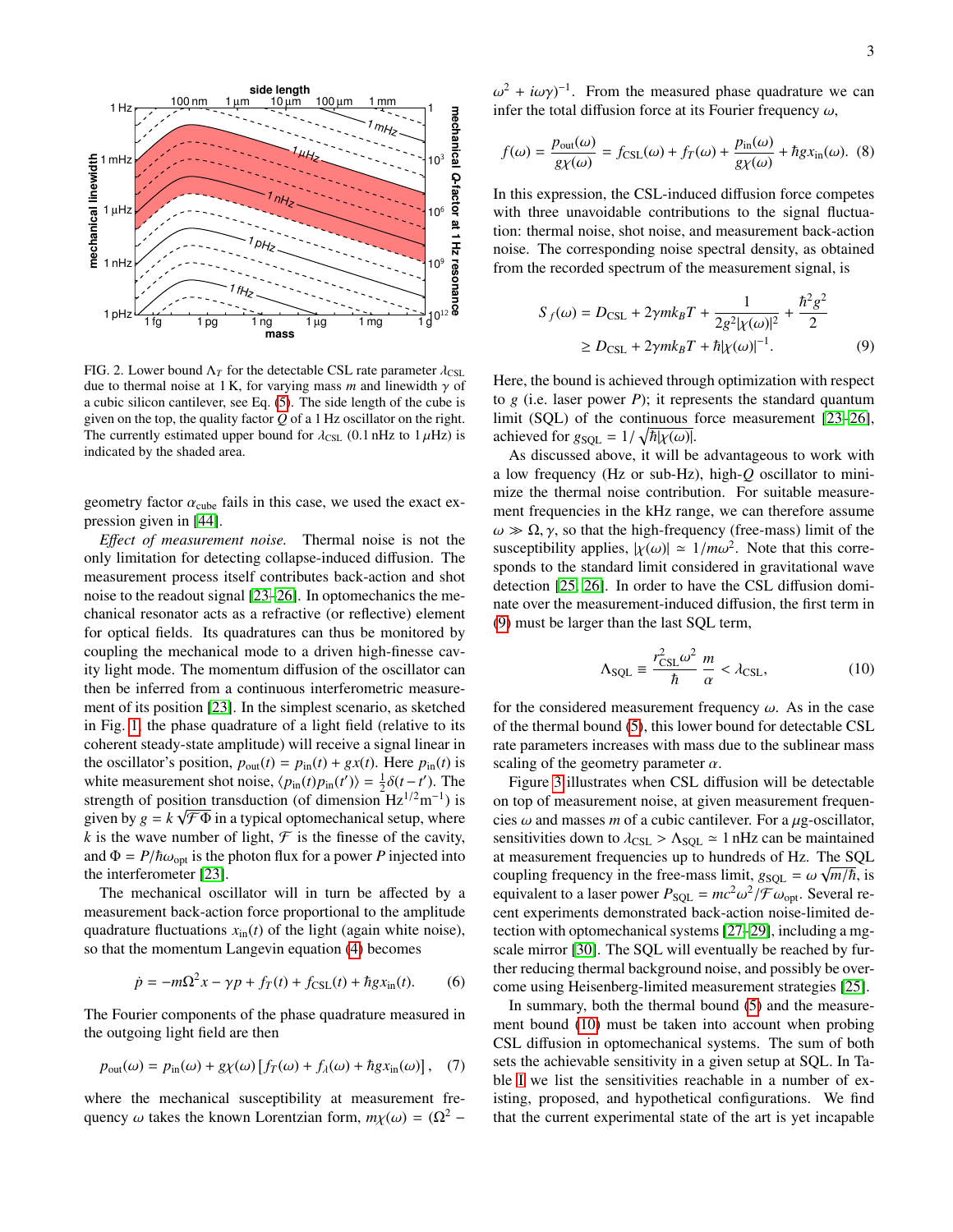

<span id="page-3-13"></span>FIG. 3. Lower bound  $\Lambda_{\text{SOL}}$  for the detectable CSL rates  $\lambda_{\text{CSL}}$  due to measurement noise at SQL, as a function of mass *m* and measurement frequency  $\omega$ , see Eq. [\(10\)](#page-2-2). We assume a cubic silicon cantilever (side length on the top) with frequency  $\Omega = 1$  Hz and quality factor  $Q = 10<sup>6</sup>$ . Relevant upper bounds for the CSL rate are indicated by the shaded area.

of testing the CSL model at the relevant parameter range of  $\lambda_{\text{CSL}}$  < 10<sup>-8±2</sup> Hz. To reach the desired sensitivity, one must aim for substantially improved quality factors and temperature control, rather than for high masses.

*Bounds for the DP gravitational collapse model.* Compared to CSL, the Diósi-Penrose model exhibits a different mass dependence of the collapse effect, which is related to the gravitational self-energy of the mass distribution  $\rho(r)$  [\[14,](#page-3-9) [16\]](#page-3-10). The DP counterpart of the CSL diffusion rate reads as

$$
D_{\rm DP} = \frac{G\hbar}{2\pi^2} \int d^3k \, \frac{k_x^2}{k^2} \left| \tilde{\varrho}(\mathbf{k}) \right|^2, \tag{11}
$$

with *G* the gravitational constant. Although this equation involves only natural constants, one must introduce a blurring parameter  $\sigma_{\text{DP}} > 0$  to account for the fact that the DP collapse effect diverges for point masses [\[9,](#page-3-5) [46\]](#page-4-24). This implies that the DP effect depends not only on the macroscopic geometry of a given piece of matter, but is also highly sensitive to its microscopic lattice structure. That is, a cantilever can neither be assumed a homogeneous nor a rigid body.

We model each nucleus in the crystal lattice as a Gaussian mass distribution of width  $\sigma_{\text{DP}}$ , which determines the value of the DP diffusion rate [\(11\)](#page-3-14) and can therefore be probed with optomechanical systems. For simplicity, we focus on monoatomic cubic lattices with lattice constant  $a \gg \sigma_{DP}$ , where the DP diffusion rate reduces to the mass-proportional expression [\[44\]](#page-4-19)

$$
D_{\rm DP} \approx \frac{G\hbar}{6\sqrt{\pi}} \left(\frac{a}{\sigma_{\rm DP}}\right)^3 \varrho m. \tag{12}
$$

The greatest detectable blurring parameter  $\Sigma_{DP}$  in the presence of thermal and measurement-induced noise is then mass*independent*,

$$
\sigma_{\rm DP} < \Sigma_{\rm DP} \equiv \left[ \frac{G\hbar \varrho}{6\sqrt{\pi} \left( \hbar \omega^2 + 2\gamma k_B T \right)} \right]^{1/3} a. \tag{13}
$$

Hence, also in this case one does not gain in sensitivity by increasing the oscillator's mass.

*Conclusion.* We identified the generic sensitivity requirements for detecting stochastic collapse models in optomechanical setups. Since the predicted diffusion competes with inevitable thermal and measurement-induced noise, a high degree of experimental precision and control is crucial. A heavy oscillator, on the other hand, does not improve the sensitivity, even though the collapse-induced diffusion amplifies with mass: The contributions of thermal, back-action and shot noise grow in proportion to mass, whereas the growth of collapse-induced noise is generally weaker.

Our results show that one should rather aim for high quality factors, low and independently measured temperatures, and low oscillation frequencies. Precision experiments with micromechanical oscillators are insofar complementary to interferometric tests with delocalized nanoparticles [\[18](#page-3-15)[–21\]](#page-4-0), where mass always matters.

- <span id="page-3-0"></span>[1] K. Hammerer, A. S. Sörensen, and E. S. Polzik, Rev. Mod. Phys. 82, 1041 (2010).
- [2] F. De Martini and F. Sciarrino, [Rev. Mod. Phys.](http://dx.doi.org/10.1103/RevModPhys.84.1765) 84, 1765 [\(2012\).](http://dx.doi.org/10.1103/RevModPhys.84.1765)
- [3] J.-W. Pan, Z.-B. Chen, C.-Y. Lu, H. Weinfurter, A. Zeilinger, and M. Zukowski, [Rev. Mod. Phys.](http://dx.doi.org/ 10.1103/RevModPhys.84.777) 84, 777 (2012).
- <span id="page-3-14"></span><span id="page-3-1"></span>[4] M. Arndt and K. Hornberger, Nat. Phys. **10**[, 271 \(2014\).](http://dx.doi.org/10.1038/nphys2863)
- <span id="page-3-2"></span>[5] E. Joos, H. D. Zeh, C. Kiefer, D. Giulini, J. Kupsch, and I.-O. Stamatescu, *Decoherence and the Appearance of a Classical World in Quantum Theory* (Springer, Berlin, 2003).
- [6] W. Zurek, [Rev. Mod. Phys.](http://rmp.aps.org/abstract/RMP/v75/i3/p715_1) **75**, 715 (2003).
- <span id="page-3-3"></span>[7] M. Schlosshauer, [Rev. Mod. Phys.](http://dx.doi.org/10.1103/RevModPhys.76.1267) **76**, 1267 (2005), [0312059v4.](http://arxiv.org/abs/0312059v4)
- <span id="page-3-4"></span>[8] A. J. Leggett, J. Phys. Cond. Mat. **14**, R415 (2002).
- <span id="page-3-5"></span>[9] A. Bassi and G. Ghirardi, Phys. Rep. 379, 257 (2003).
- [10] G. C. Ghirardi, P. Pearle, and A. Rimini, Phys. Rev. A 42, 78 (1990).
- <span id="page-3-6"></span>[11] A. Bassi, K. Lochan, S. Satin, T. P. Singh, and H. Ulbricht, [Rev. Mod. Phys.](http://dx.doi.org/ 10.1103/RevModPhys.85.471) 85, 471 (2013).
- <span id="page-3-7"></span>[12] S. L. Adler, *[Quantum Theory as an Emergent Phenomenon:](http://www.amazon.com/Quantum-Theory-Emergent-Phenomenon-Statistical/dp/0521831946) [The Statistical Mechanics of Matrix Models as the Precursor](http://www.amazon.com/Quantum-Theory-Emergent-Phenomenon-Statistical/dp/0521831946) [of Quantum Field Theory](http://www.amazon.com/Quantum-Theory-Emergent-Phenomenon-Statistical/dp/0521831946)* (Cambridge University Press, 2004).
- <span id="page-3-8"></span>[13] S. Nimmrichter and K. Hornberger, [Phys. Rev. Lett.](http://dx.doi.org/10.1103/PhysRevLett.110.160403) 110, [160403 \(2013\).](http://dx.doi.org/10.1103/PhysRevLett.110.160403)
- <span id="page-3-9"></span>[14] L. Diósi, [Phys. Lett. A](http://dx.doi.org/10.1016/0375-9601(87)90681-5) **120**, 377 (1987).
- [15] L. Diósi, Phys. Rev. A  $40$ [, 1165 \(1989\).](http://dx.doi.org/10.1103/PhysRevA.40.1165)
- <span id="page-3-10"></span>[16] R. Penrose, [Gen. Rel. Grav.](http://www.springerlink.com/index/k75046wh3668l654.pdf) **28**, 581 (1996).
- <span id="page-3-11"></span>[17] W. Marshall, C. Simon, R. Penrose, and D. Bouwmeester, Phys. Rev. Lett. 91[, 130401 \(2003\).](http://dx.doi.org/10.1103/PhysRevLett.91.130401)
- <span id="page-3-15"></span>[18] O. Romero-Isart, A. C. Pflanzer, F. Blaser, R. Kaltenbaek, N. Kiesel, M. Aspelmeyer, and J. I. Cirac, Phys. Rev. Lett. 107, 20405 (2011).
- <span id="page-3-12"></span>[19] S. Nimmrichter, K. Hornberger, P. Haslinger, and M. Arndt, Phys. Rev. A 83, 43621 (2011).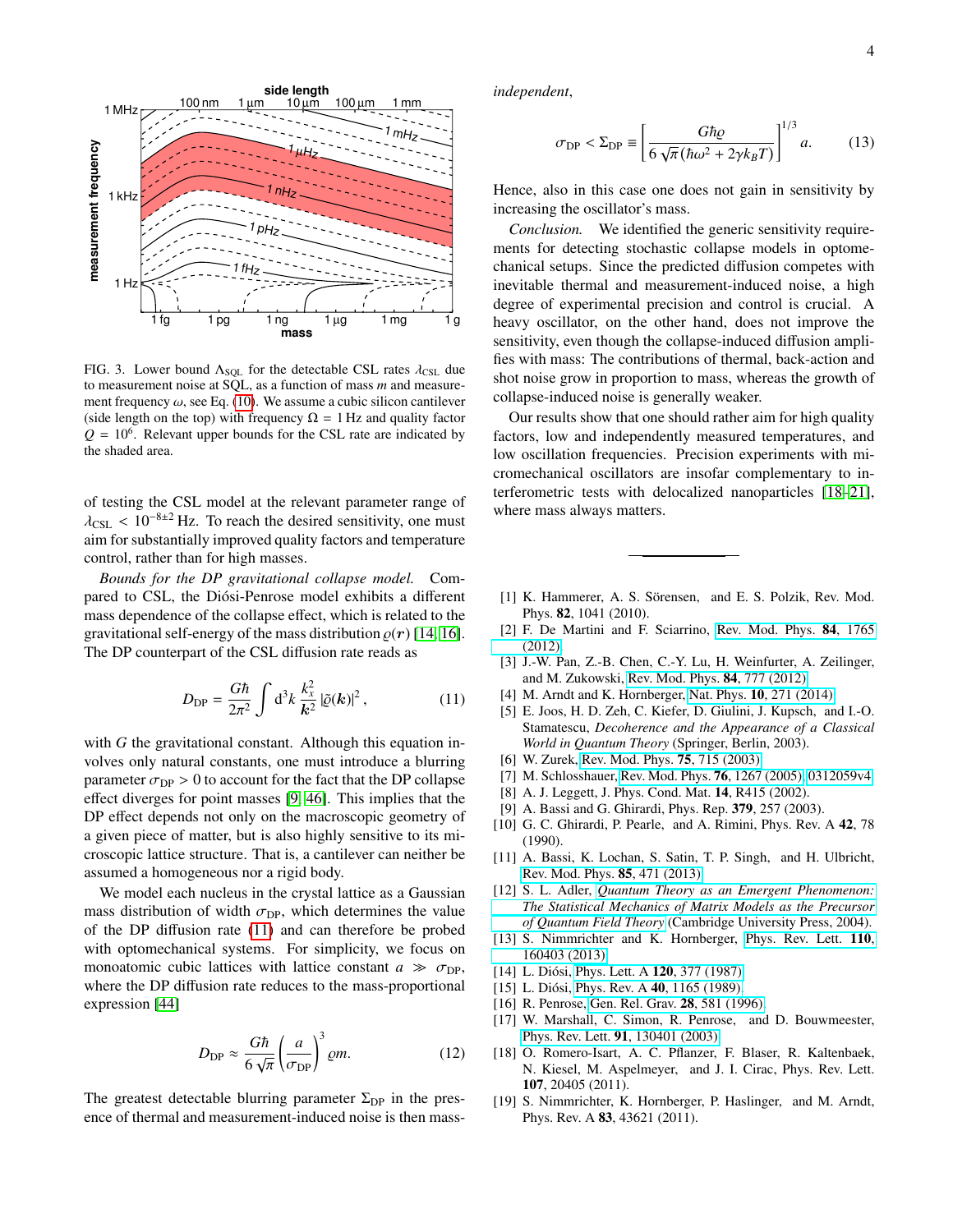| System                           |     |                   | $\rho$ (g/cm <sup>3</sup> ) $m \Omega/2\pi$ (Hz) |                 |     | Q $T(K) \omega/2\pi$ (Hz) $\Lambda_T$ (Hz) $\Lambda_{SOL}$ (Hz)                                         |                                        |
|----------------------------------|-----|-------------------|--------------------------------------------------|-----------------|-----|---------------------------------------------------------------------------------------------------------|----------------------------------------|
| gravitational wave detector [33] | 2.3 | $40\,\mathrm{kg}$ |                                                  | 25000           | 300 | 1000                                                                                                    | $2 \times 10^{-1}$ $3 \times 10^{-4}$  |
| suspended disc [30]              | 2.0 | $5 \,\mathrm{mg}$ | 0.5                                              | $5 \times 10^5$ | 300 | 500                                                                                                     | $5 \times 10^{-6}$ $1 \times 10^{-7}$  |
| hypothetical setup               | 2.0 | $100 \mu$ g       | 0.1                                              | $10^6$          | 0.2 | 100                                                                                                     | $2 \times 10^{-10}$ $2 \times 10^{-9}$ |
| SiN membrane [29]                | 3.4 |                   |                                                  |                 |     | $34 \text{ ng } 1.6 \times 10^6$ 1100 4.9 $1.6 \times 10^6$ $4 \times 10^{-1}$ $3 \times 10^{-6}$       |                                        |
| aluminum membrane [43]           | 2.7 |                   |                                                  |                 |     | 48 pg $1.1 \times 10^7$ $3.3 \times 10^5$ 0.015 $1.1 \times 10^7$ $1 \times 10^{-5}$ $2 \times 10^{-7}$ |                                        |
|                                  |     |                   |                                                  |                 |     |                                                                                                         |                                        |

<span id="page-4-23"></span>TABLE I. CSL sensitivities for a selection of optomechanical setups with density  $\varrho$ , mass *m*, mechanical frequency  $\Omega$ , quality factor  $Q$ , and temperature *T*. The thermal sensitivity  $\Lambda_T$  and the measurement-induced sensitivity  $\Lambda_{\text{SOL}}$  (at measurement frequency  $\omega$ ) are given in Eqs. [\(5\)](#page-1-2) and [\(10\)](#page-2-2), respectively. For simplicity, all systems are assumed to be center-of-mass oscillators, ignoring the specific mode profiles in [\[29,](#page-4-22) [30,](#page-4-5) [43\]](#page-4-18); the hypothetical setup is extrapolated from [\[30\]](#page-4-5), using a disc radius of 0.4 mm and thickness of 0.1 mm. A significant test of CSL requires  $\Lambda_{T,\text{SOL}} < 10^{-8 \pm 2}$  Hz.

- [20] K. Hornberger, S. Gerlich, P. Haslinger, S. Nimmrichter, and M. Arndt, Rev. Mod. Phys. 84, 157 (2012).
- <span id="page-4-0"></span>[21] J. Bateman, S. Nimmrichter, K. Hornberger, and H. Ulbricht, [arXiv:1312.0500 \[quant-ph\] \(2013\).](http://arxiv.org/abs/1312.0500)
- <span id="page-4-1"></span>[22] M. Bahrami, M. Paternostro, A. Bassi, and H. Ulbricht, [Phys.](http://dx.doi.org/10.1103/PhysRevLett.112.210404) Rev. Lett. 112[, 210404 \(2014\).](http://dx.doi.org/10.1103/PhysRevLett.112.210404)
- <span id="page-4-2"></span>[23] A. A. Clerk, M. H. Devoret, S. M. Girvin, F. Marquardt, and R. J. Schoelkopf, [Rev. Mod. Phys.](http://link.aps.org/doi/10.1103/RevModPhys.82.1155) 82, 1155 (2010).
- [24] M. Aspelmeyer, T. J. Kippenberg, and F. Marquardt, [arXiv:1303.0733 \[cond-mat.mes-hall\] \(2013\).](http://arxiv.org/abs/1303.0733)
- <span id="page-4-21"></span>[25] S. L. Danilishin and F. Y. Khalili, [Living Rev. Relativity](http://relativity.livingreviews.org/Articles/lrr-2012-5/) 15 [\(2012\).](http://relativity.livingreviews.org/Articles/lrr-2012-5/)
- <span id="page-4-3"></span>[26] Y. Chen, [J. Phys. B: Atomic, Molecular and Optical Physics](http://dx.doi.org/10.1088/0953-4075/46/10/104001) 46, [104001 \(2013\).](http://dx.doi.org/10.1088/0953-4075/46/10/104001)
- <span id="page-4-4"></span>[27] K. W. Murch, K. L. Moore, S. Gupta, and D. M. Stamper-Kurn, Nat. Phys. 4[, 561 \(2008\).](http://dx.doi.org/10.1038/nphys965)
- [28] A. H. Safavi-Naeini, J. Chan, J. T. Hill, T. P. M. Alegre, A. Krause, and O. Painter, Phys. Rev. Lett. 108[, 033602 \(2012\).](http://dx.doi.org/ 10.1103/PhysRevLett.108.033602)
- <span id="page-4-22"></span>[29] T. P. Purdy, R. W. Peterson, and C. A. Regal, [Science](http://dx.doi.org/10.1126/science.1231282) 339, 801 [\(2013\).](http://dx.doi.org/10.1126/science.1231282)
- <span id="page-4-5"></span>[30] N. Matsumoto, Y. Michimura, G. Hayase, Y. Aso, and K. Tsubono, [\(2013\), arXiv:1312.5031.](http://arxiv.org/abs/1312.5031)
- <span id="page-4-6"></span>[31] C. Caves, K. Thorne, R. Drever, V. Sandberg, and M. Zimmermann, [Rev. Mod. Phys.](http://link.aps.org/doi/10.1103/RevModPhys.52.341) 52, 341 (1980).
- <span id="page-4-7"></span>[32] C. Caves, Phys. Rev. D 23[, 1693 \(1981\).](http://dx.doi.org/10.1103/PhysRevD.23.1693)
- <span id="page-4-8"></span>[33] H. Müller-Ebhardt, H. Rehbein, R. Schnabel, K. Danzmann, and Y. Chen, Phys. Rev. Lett. 100[, 013601 \(2008\).](http://dx.doi.org/ 10.1103/PhysRevLett.100.013601)
- <span id="page-4-9"></span>[34] H. Miao, S. Danilishin, H. Müller-Ebhardt, H. Rehbein, K. Somiya, and Y. Chen, Phys. Rev. A 81[, 012114 \(2010\).](http://dx.doi.org/ 10.1103/PhysRevA.81.012114)
- <span id="page-4-10"></span>[35] A. Bassi, E. Ippoliti, and S. Adler, Phys. Rev. Lett. 94, 30401 (2005).
- <span id="page-4-11"></span>[36] Q. Fu, Phys. Rev. A **56**[, 1806 \(1997\).](http://dx.doi.org/10.1103/PhysRevA.56.1806)
- <span id="page-4-12"></span>[37] S. L. Adler and F. M. Ramazanolu, [J. Phys. A: Math. Theor.](http://dx.doi.org/10.1088/1751-8113/40/44/017) 40, [13395 \(2007\).](http://dx.doi.org/10.1088/1751-8113/40/44/017)
- <span id="page-4-13"></span>[38] W. Feldmann and R. Tumulka, [J. Phys. A: Math. Theor.](http://dx.doi.org/10.1088/1751-8113/45/6/065304) 45, [065304 \(2012\).](http://dx.doi.org/10.1088/1751-8113/45/6/065304)
- <span id="page-4-14"></span>[39] S. L. Adler, J. Phys. A: Math. Theor. **40**, 2935 (2007).
- <span id="page-4-15"></span>[40] D. E. Chang, C. A. Regal, S. B. Papp, D. J. Wilson, J. Ye, O. Painter, H. J. Kimble, and P. Zoller, [Proc. Natl. Acad. Sci.](http://dx.doi.org/10.1073/pnas.0912969107) 107[, 1005 \(2010\).](http://dx.doi.org/10.1073/pnas.0912969107)
- <span id="page-4-16"></span>[41] O. Romero-Isart, M. L. Juan, R. Quidant, and J. I. Cirac, [New](http://dx.doi.org/10.1088/1367-2630/12/3/033015) J. Phys. 12[, 033015 \(2010\).](http://dx.doi.org/10.1088/1367-2630/12/3/033015)
- <span id="page-4-17"></span>[42] J. D. Thompson, B. M. Zwickl, A. M. Jayich, F. Marquardt, S. M. Girvin, and J. G. E. Harris, Nature 452[, 72 \(2008\).](http://dx.doi.org/ 10.1038/nature06715)
- <span id="page-4-18"></span>[43] J. D. Teufel, T. Donner, D. Li, J. W. Harlow, M. S. Allman, K. Cicak, A. J. Sirois, J. D. Whittaker, K. W. Lehnert, and R. W. Simmonds, Nature 475[, 359 \(2011\).](http://dx.doi.org/10.1038/nature10261)
- <span id="page-4-19"></span>[44] See Supplemental Material below for details on the collapseinduced diffusion rates.
- <span id="page-4-20"></span>[45] Although we focus on center-of-mass oscillations, the considered collapse models should imply a similar size dependence for other mechanical modes with smaller effective masses.
- <span id="page-4-25"></span><span id="page-4-24"></span>[46] G. Ghirardi, R. Grassi, and A. Rimini, [Phys. Rev. A](http://dx.doi.org/10.1103/PhysRevA.42.1057) 42, 1057 [\(1990\).](http://dx.doi.org/10.1103/PhysRevA.42.1057)

# SUPPLEMENTAL MATERIAL

## Diffusion predicted by CSL and DP

Here we derive explicitly the momentum diffusion rates  $D_{\text{CSL}}$  and  $D_{\text{DP}}$  predicted by the CSL and the DP model, which result in Equations (1) and (11) in the main text.

The CSL master equation for a system of *N* masses  $m_n$  with position operators  $\mathbf{r}_n$  reads in a first-quantization picture as [\[9,](#page-3-5) [11\]](#page-3-6)

$$
\mathcal{L}_{\text{CSL}}\rho = \frac{\lambda_{\text{CSL}}}{\pi^{3/2} r_{\text{CSL}}^3 \text{amu}^2} \int d^3 s \left[ m(s)\rho m(s) - \frac{1}{2} \left\{ \rho, m^2(s) \right\} \right], \quad m(s) = \sum_n m_n \exp \left[ -\frac{(s - r_n)^2}{2r_{\text{CSL}}^2} \right].
$$
 (S1)

The operator m(s) describes a Gaussian-averaged mass density of the *N*-particle system. In the case of a rigid compound system, the position operator of each particle,  $\mathbf{r}_n = \mathbf{r} + \mathbf{r}_n^{(0)} + \Delta \mathbf{r}_n$ , can be expressed in terms of the center-of-mass position operator **r** of the whole object and *N* −1 relative coordinates. The latter describe the confined motion of the rigidly bound constituents around their equilibrium configuration  $r_n^{(0)}$  in the center-of-mass system. This motion can be safely neglected, because it is bound to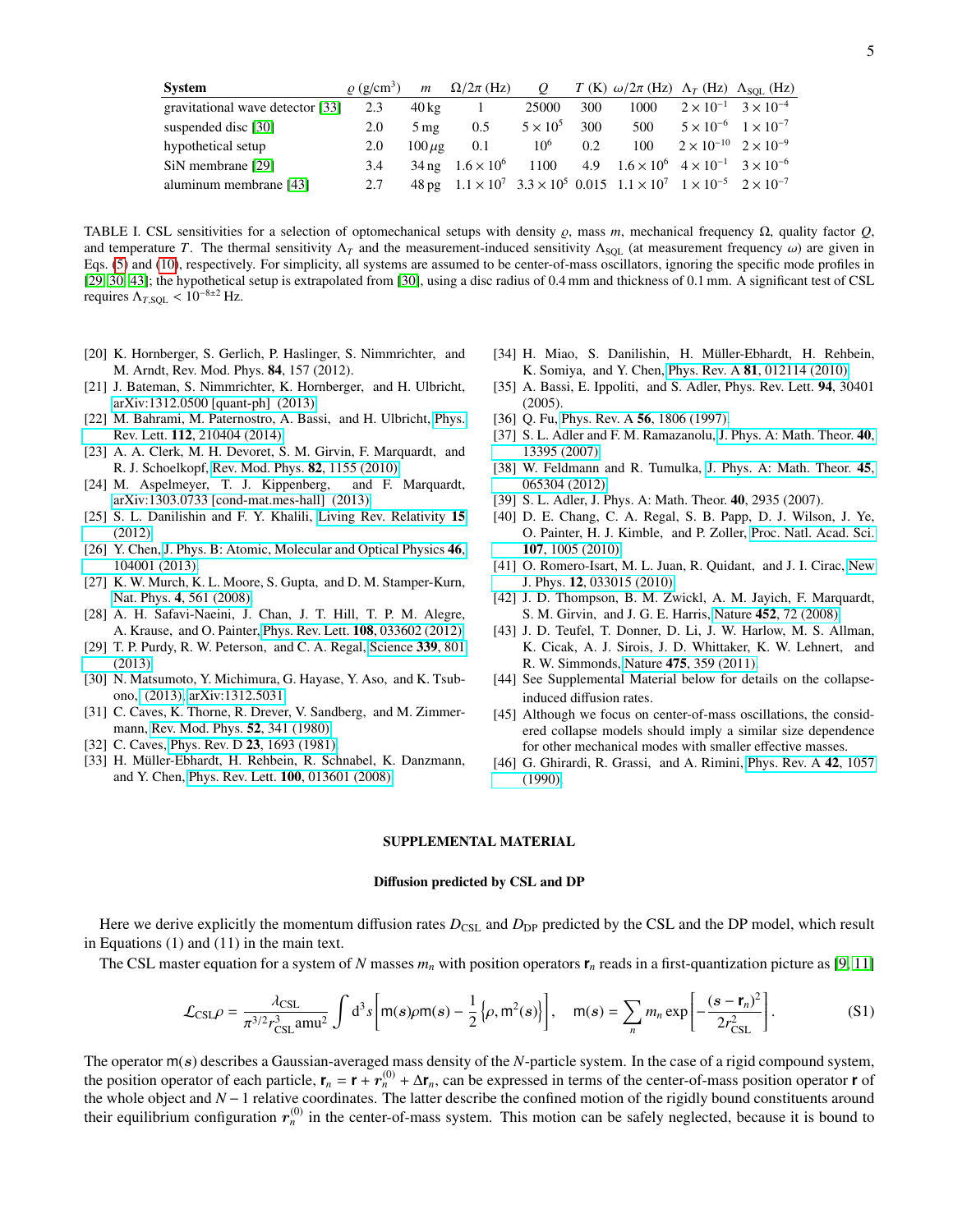scales well below the CSL localization length  $r_{\text{CSL}} = 100 \text{ nm}$  (see also [\[9\]](#page-3-5), Sect. 8.2). We may then write

$$
\mathsf{m}(s) \approx \sum_{n} m_n \exp\left[-\frac{\left(s-\mathbf{r}-r_n^{(0)}\right)^2}{2r_{\mathrm{CSL}}^2}\right] = \frac{r_{\mathrm{CSL}}^3}{(2\pi)^{3/2}} \int \mathrm{d}^3 k \, \exp\left[-\frac{r_{\mathrm{CSL}}^2 k^2}{2}\right] e^{ik \cdot (s-\mathbf{r})} \underbrace{\sum_{n} m_n e^{-ik \cdot r_n^{(0)}}}_{\equiv \tilde{\varrho}(\mathbf{k})},\tag{S2}
$$

introducing the Fourier transform  $\tilde{\varrho}(k)$  of the object's mass density  $\varrho(r) = \sum_n m_n \delta(r - r_n^{(0)})$ . For the CSL model, the latter can<br>be replaced by the homogeneous mass density of the object as explained in the main text be replaced by the homogeneous mass density of the object, as explained in the main text. The CSL master equation [\(S1\)](#page-4-25) now acts on the center-of-mass state of motion,

$$
\mathcal{L}_{\text{CSL}}\rho = \frac{r_{\text{CSL}}^3 \lambda_{\text{CSL}}}{\pi^{3/2} \text{amu}^2} \int d^3k \, e^{-r_{\text{CSL}}^2 k^2} \left| \tilde{\varrho}(\mathbf{k}) \right|^2 \left( e^{i\mathbf{k} \cdot \mathbf{r}} \rho e^{-i\mathbf{k} \cdot \mathbf{r}} - \rho \right). \tag{S3}
$$

The exponential operators can be expanded to lowest order in the one-dimensional center-of-mass coordinate x in the present case, where the center-of-mass motion is restricted to linear oscillations over amplitudes along the *x*-axis much smaller than *r*<sub>CSL</sub>. This results in the diffusive form  $\mathcal{L}_{CSL}\rho \approx -D_{CSL} [x, [x, \rho]]/\hbar^2$ , with the diffusion rate  $D_{CSL} = \lambda_{CSL} (\hbar / r_{CSL})^2 \alpha$  used in the main text, see Fouation (1) main text, see Equation (1).

The DP result (11) is obtained analogously after rewriting the DP master equation [\[14\]](#page-3-9) for an object of mass density  $\rho(r)$  by means of a Fourier transform,

$$
\mathcal{L}_{\text{DP}}\rho = -\frac{G}{2\hbar} \int \frac{\mathrm{d}^3 s_1 \mathrm{d}^3 s_2}{|s_1 - s_2|} \left[ \varrho \left( s_1 - \mathbf{r} \right), \left[ \varrho \left( s_2 - \mathbf{r} \right), \rho \right] \right] = \frac{G}{2\pi^2 \hbar} \int \frac{\mathrm{d}^3 k}{k^2} \left| \tilde{\varrho}(\mathbf{k}) \right|^2 \left( e^{i\mathbf{k} \cdot \mathbf{r}} \rho e^{-i\mathbf{k} \cdot \mathbf{r}} - \rho \right). \tag{S4}
$$

Note that the Fourier transform of the Coulomb-like term is taken to be the usual  $4\pi/k^2$ . The diffusion rate  $D_{\text{DP}}$  describes the average growth rate in the second moment of the momentum induced by the above generato average growth rate in the second moment of the momentum induced by the above generator  $\mathcal{L}_{DP}$ . If we are only interested in the one-dimensional motion along the *x*-axis, then  $D_{\text{DP}} = \text{tr} \left( p_x^2 \mathcal{L}_{\text{DP}} \rho \right)$  leads to the expression (11) in the main text.

### CSL diffusion for cuboids, spheres and discs

Here we present the exact expressions for the geometry factors, Eq. (1) in the main text, of homogeneous rigid bodies of mass *m* and mean density  $\rho = m/V$ . For cuboids of volume  $V_{\text{cuboid}} = b_x b_y b_z$ , discs of volume  $V_{\text{disc}} = \pi R^2 d$ , and spheres of volume  $V = -4\pi R^3/3$  the difference lies in the mass density function and its Fourier transform  $V_{\text{sphere}} = 4\pi R^3/3$ , the difference lies in the mass density function and its Fourier transform,

$$
\tilde{\varrho}_{\text{cuboid}}(k_x, k_y, k_z) = m \operatorname{sinc}\left(\frac{k_x b_x}{2}\right) \operatorname{sinc}\left(\frac{k_y b_y}{2}\right) \operatorname{sinc}\left(\frac{k_z b_z}{2}\right),\tag{S5}
$$

$$
\tilde{\varrho}_{\text{disc}}(k_x, k_\perp) = \frac{2m}{k_\perp R} J_1(k_\perp R) \text{sinc}\left(\frac{k_x d}{2}\right),\tag{S6}
$$

$$
\tilde{\varrho}_{\text{sphere}}(k) = 3m \frac{\sin kR - kR \cos kR}{(kR)^3}.
$$
\n(S7)

Here,  $J_1$  denotes a Bessel function. After plugging these expressions into the geometry factor (1) in the main text, which determines the momentum diffusion rate for the one-dimensional motion along the *x*-axis, a tedious but straightforward calculation yields

$$
\alpha_{\rm cuboid} = \left(\frac{m}{\rm amu}\right)^2 \Gamma_1 \left(\frac{b_y}{\sqrt{2}r_{\rm CSL}}\right) \Gamma_1 \left(\frac{b_z}{\sqrt{2}r_{\rm CSL}}\right) \left[1 - e^{-b_x^2/4r_{\rm CSL}^2}\right] \frac{2r_{\rm CSL}^2}{b_x^2},\tag{S8}
$$

$$
\alpha_{\rm disc} = \left(\frac{m}{\text{amu}}\right)^2 \Gamma_{\perp} \left(\frac{R}{\sqrt{2}r_{\rm CSL}}\right) \left[1 - e^{-d^2/4r_{\rm CSL}^2}\right] \frac{2r_{\rm CSL}^2}{d^2},\tag{S9}
$$

$$
\alpha_{\text{sphere}} = \left(\frac{m}{\text{amu}}\right)^2 \left[e^{-R^2/r_{\text{CSL}}^2} - 1 + \frac{R^2}{2r_{\text{CSL}}^2} \left(e^{-R^2/r_{\text{CSL}}^2} + 1\right)\right] \frac{6r_{\text{CSL}}^6}{R^6},\tag{S10}
$$

with the abbreviations

$$
\Gamma_1(\xi) = \frac{2}{\xi^2} \left[ e^{-\xi^2/2} - 1 + \sqrt{\frac{\pi}{2}} \xi \text{erf}\left(\frac{\xi}{\sqrt{2}}\right) \right], \qquad \qquad \Gamma_\perp(\xi) = \frac{2}{\xi^2} \left\{ 1 - e^{-\xi^2} \left[ I_0(\xi^2) + I_1(\xi^2) \right] \right\}. \tag{S11}
$$

The terms  $I_{0,1}$  denote modified Bessel functions. Equations (2) and (3) in the main text are obtained by expanding the exact geometry factors in  $R/r_{\text{CSL}}$ ,  $b/r_{\text{CSL}}$ , and  $d/r_{\text{CSL}}$  asymptotically.